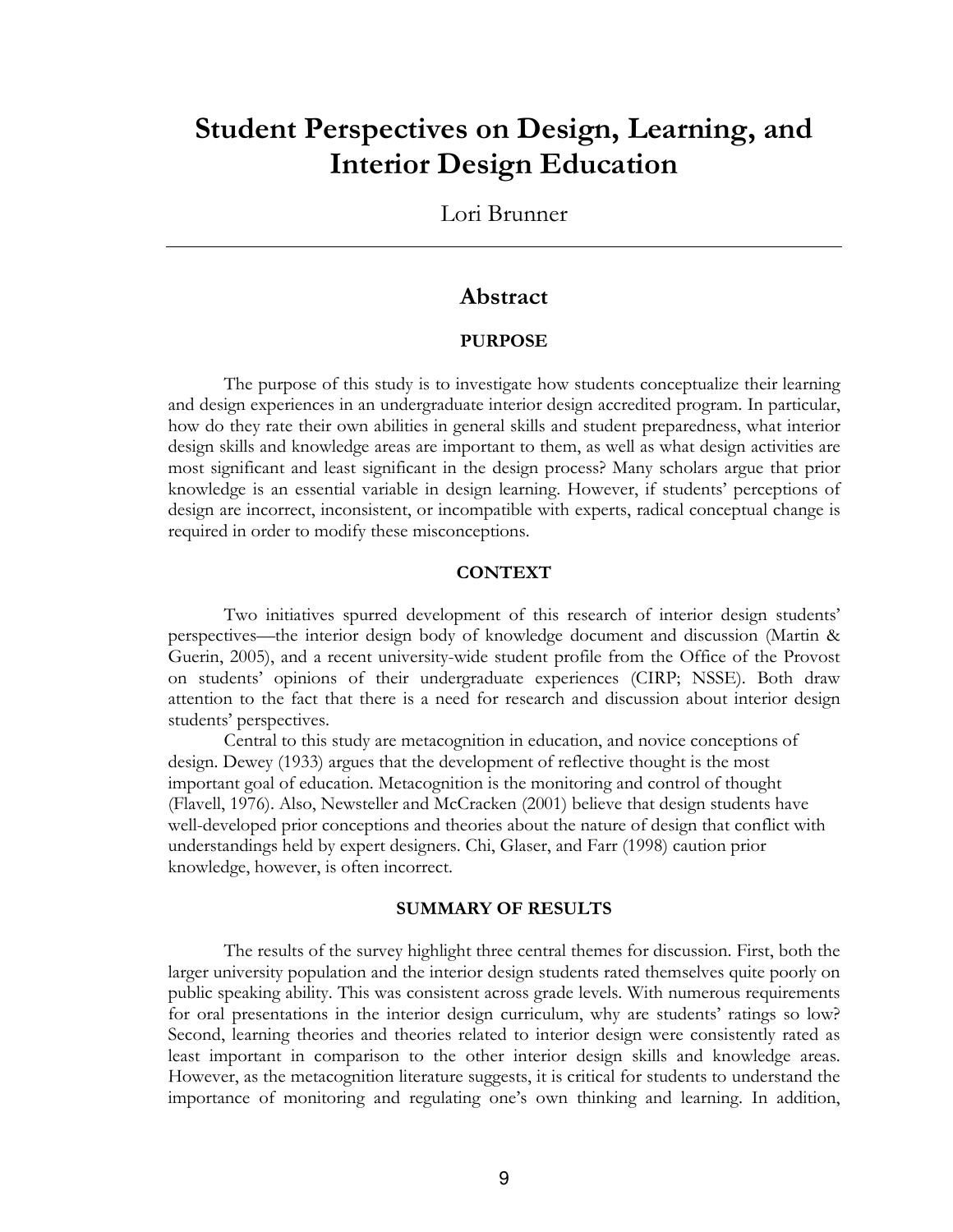interior design education has consistently stressed the importance of evidenced-based research and the value of research in the design studio (Guerin & Thompson, 2004). Are there discrepancies between students' and educators' perceptions of important aspects of design studio education? If prior knowledge is incompatible with expert understanding, the most drastic form of conceptual change is required because this knowledge is highly resistant to change. Third, the student group as a whole, as well as groups by grade level consistently revealed novice design conceptions in their beliefs of most important and least important design activities. Further study is needed to explore students' meanings of several of the listed design activities. How does one understand a problem without first decomposing, abstracting, and synthesizing? Or, is the language the real issue between design disciplines, and/or between design educators?

#### **REFERENCES**

- 2005 Cooperative Institutional Research Program (CIRP).
- 2005 National Survey of Student Engagement (NSSE).
- Chi, M.T., Glaser, R., Farr, M. (1998). The nature of expertise. Hillsdale, NJ: Lawrence Erlbaum and Associates.
- Dewey, J. (1933). How We Think: A restatement of the relation of reflective thinking to the reflective process (Revised Edition), Lexington, MA: Heath.
- Flavell, J. (1976). Metacognitive aspects of problem solving. In L. Resnick (Ed.), The Nature of Intelligence (pp. 231-236). Hillsdale, NJ: Lawrence Erlbaum Associates.
- Guerin, D.A., Thompson, J.A. (2004). Interior design education in the 21<sup>st</sup> Century: An educational transformation. Journal of Interior Design, 30, 1, 1-12.
- Martin, C. & Guerin, D. (2005). The interior design profession's body of knowledge.
- Newsteller W.C., & McCracken, W.M. (2001). Novice conceptions of design: Implications for the design of learning environments. In C.M. Eastman, W.M. McCracken, W.C. Newstetter (Eds.), Design knowing and learning: Cognition in Design Education (pp. 63-77). Amsterdam: Elsevier.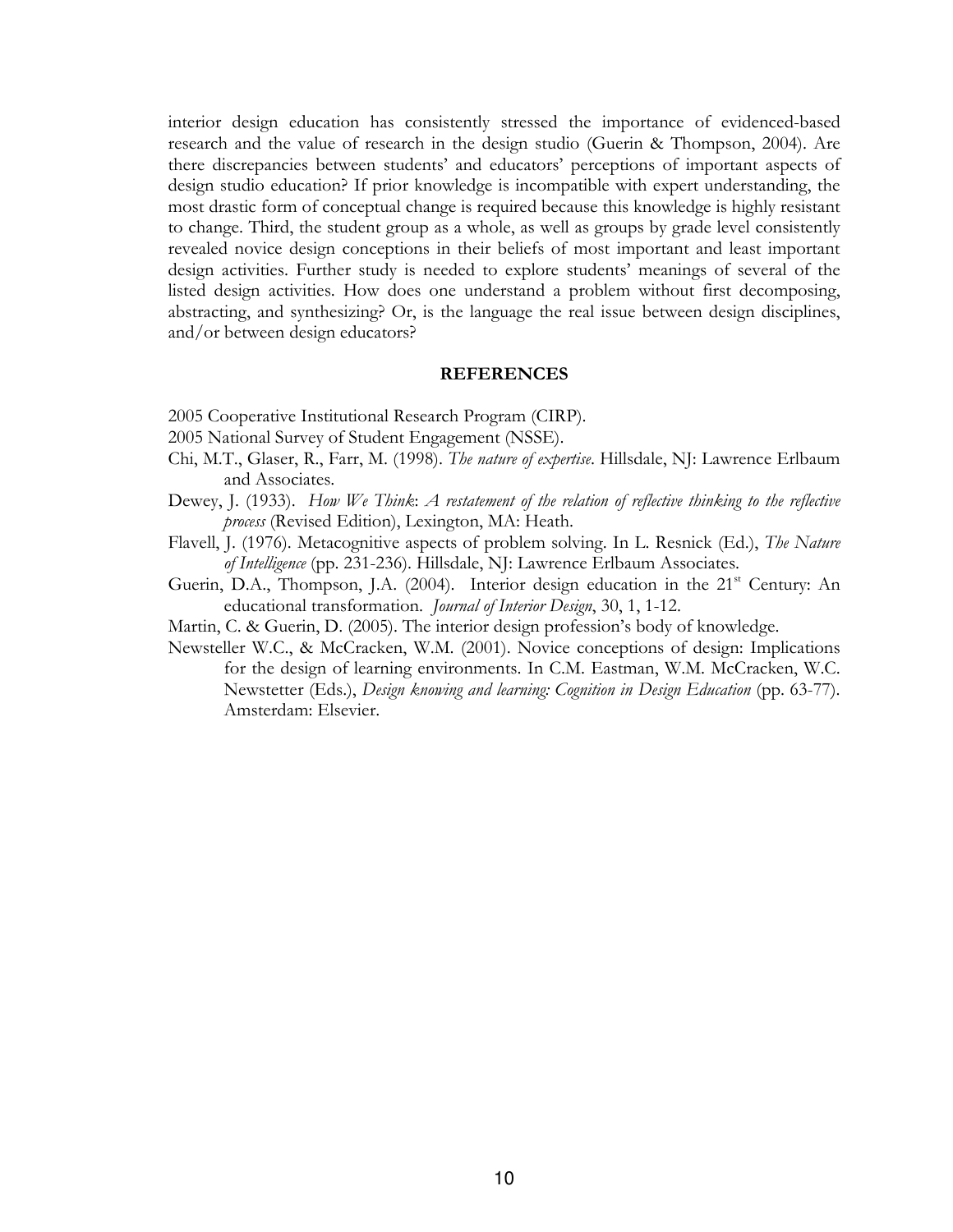# **Student Perspectives on Design, Learning, and Interior Design Education**

## **PURPOSE**

The purpose of this study is to investigate how students conceptualize their learning and design experiences in an undergraduate interior design accredited program. In particular, how do they rate their own abilities in general skills and student preparedness, what interior design skills and knowledge areas are important to them, as well as what design activities are most significant and least significant in the design process? Many scholars argue that prior knowledge is an essential variable in design learning. However, if students' perceptions of design are incorrect, inconsistent, or incompatible with experts, radical conceptual change is required in order to modify these misconceptions.

## **CONTEXT**

Two initiatives spurred development of this research of interior design students' perspectives—the interior design body of knowledge document and discussion (Martin & Guerin, 2005), and a recent university-wide student profile from the Office of the Provost on students' opinions of their undergraduate experiences. The former addresses domainspecific knowledge and skills that educators and practitioners have found to be important to the discipline of interior design, while the latter addresses the more general learning experiences of students. Both draw attention to the fact that there is a need for research and discussion about interior design students' perspectives.

### **REVIEW OF LITERATURE**

Central to this study are metacognition or reflection in learning, and novice conceptions of design. Dewey (1933) argues that the development of reflective thought is the most important goal of education. Reflective thought enables the individual to take control of and responsibility for their own thinking in order to participate effectively as a member of a democratic society. The term "metacognition" has been attributed to Flavell (1976) who states, "metacognition refers to one's knowledge concerning one's own cognitive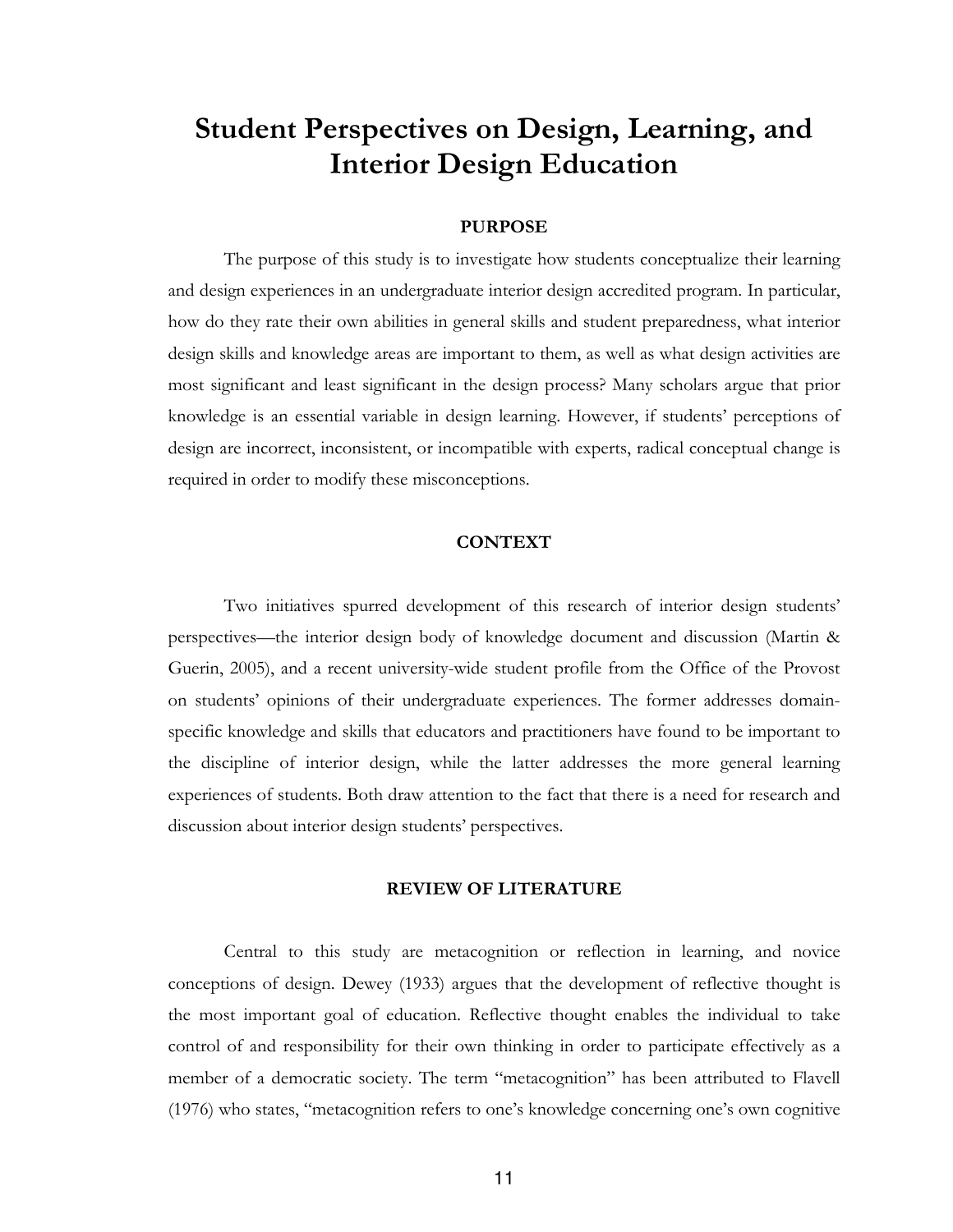processes and products or anything related to them...Metacognition refers, among other things, to the active monitoring and consequent regulation and orchestration of these processes" (Flavell, 1976, p. 232).

In terms of novice conceptions of design and the implications of these on the design of learning environments, Newsteller and McCracken (2001) believe that design students have well-developed prior conceptions and theories about the nature of design that conflict with understandings held by expert designers. Prior knowledge is an essential variable in design learning. Chi, Glaser, and Farr (1998) caution prior knowledge, however, is often incorrect. They discuss three types of misconceptions: incorrect, inconsistent, or incompatible. Incorrect misconceptions are relatively easy to change because they are part of false ideas. Inconsistent prior beliefs resist change because they are part of a larger mental model that has structure. When prior knowledge is incompatible with expert understanding, the most radical form of conceptual change is required because such knowledge is highly resistant to change.

#### **METHODOLOGY**

One interior design program in a large Midwestern university was selected and all students within the undergraduate interior design program were invited to participate. This survey included questions covering the three main areas listed in the Statement of Purpose. The survey questions were developed from a review of existing sources including: 1) Cooperative Institutional Research Program (CIRP) and the NSSE (National Survey of Student Engagement) survey items and summary data, 2) a survey of beginning interior design textbooks, 3) the Interior Design Body of Knowledge document (Martin & Guerin, 2005), and 4) past studies on the misconceptions of novice designers. The survey was administered at the beginning of class during a regularly scheduled studio time or lecture course.

#### **RESULTS**

Ninety-one undergraduate students were currently enrolled and on campus when the survey questionnaire was administered. Of the 91 students, 56 agreed to participate with a response rate of 61.5%. ANOVA and descriptive statistics were used to analyze the data.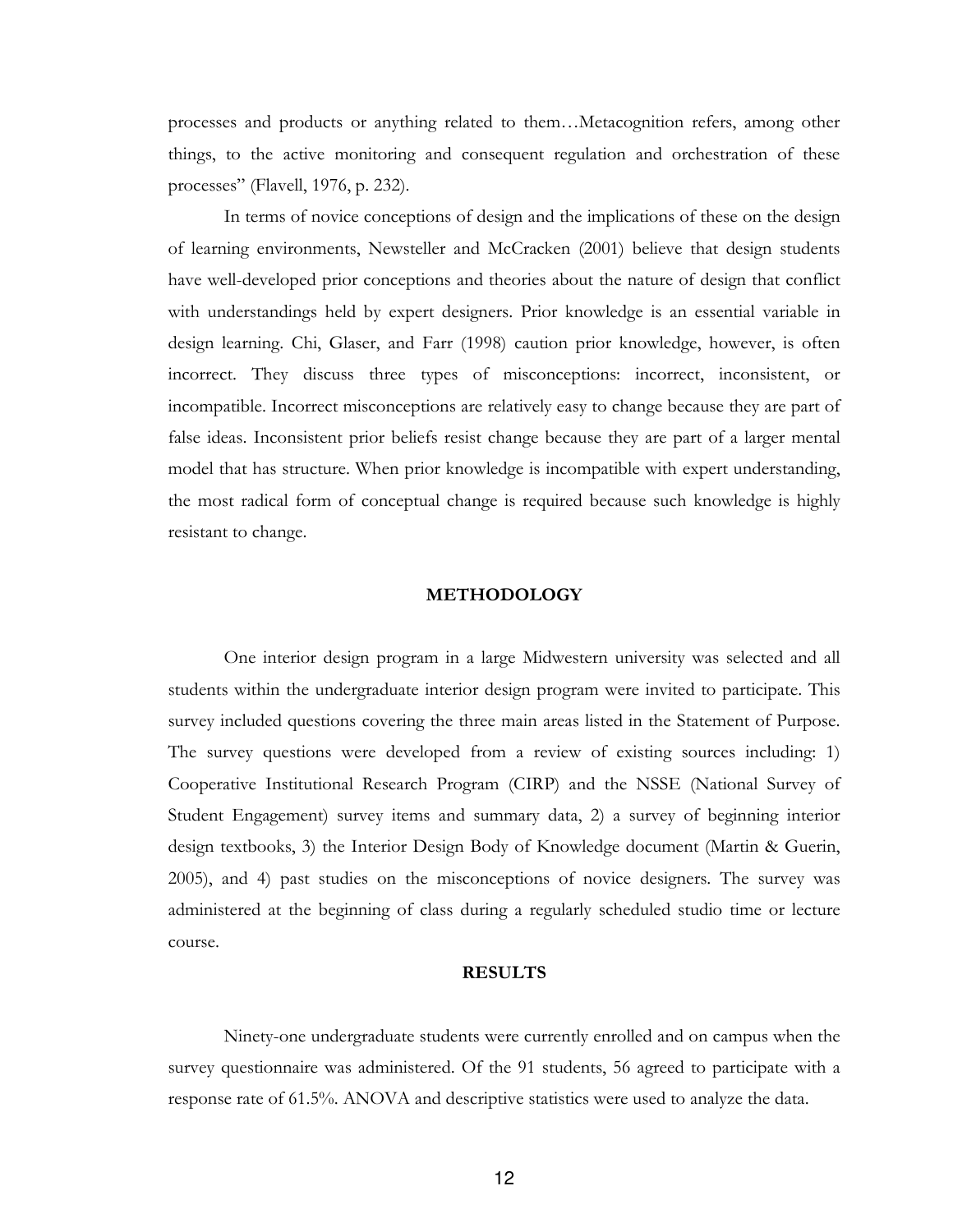#### General Skills and Student Preparedness

The general skills portion of the survey asked students to evaluate themselves on their leadership, self-confidence, writing, and public speaking ability. These categories were identical to the data compiled by the university's Provost Office, which included the 2005 Cooperative Institutional Research Program (CIRP) and 2005 National Survey of Student Engagement (NSSE). With respect to leadership ability, 66.1% of the respondents rated themselves as at least above average compared to others in their age. This figure is consistent with CIRP results where 65.1% reported at least above average ability. The percentages of interior design students, who rated themselves as at least above average with respect to selfconfidence, writing ability, and public speaking, were 66.1%, 58.9%, and 39.3%, respectively. In comparison, CIRP results indicated 64.3%, 46.5%, and 37.7%. Thus, interior design students' results indicated a similar pattern in ratings with slightly higher ratings in all four of the general skills and student preparedness questions.

## Interior Design Skills and Knowledge Areas

Next, students were asked to indicate the importance of 31 interior design skills and knowledge areas (see Appendix A) on a scale from  $0 = I$  do not know,  $1 =$  not useful,  $2 =$ somewhat useful,  $3 =$  useful, and  $4 =$  very useful. The top five items viewed as most important by the group as a whole were:

- 1) Space Planning
- 2) Presentation
- 3) Materials
- 4) Profession of Interior Design, and 4) Color (tie)
- 5) Principles and Elements, and 5) Lighting (tie)

Interestingly, the top *least* important skills and knowledge areas as viewed by the student participants included:

- 1) Interior Design Theories
- 2) Learning Strategies
- 3) Building Systems
- 4) Historic Design
- 5) Furniture Selection

Parsing the data down by grade levels, Interior Design Theories ranked in the top least important skills and knowledge areas for all three grades. Learning Theories was also a top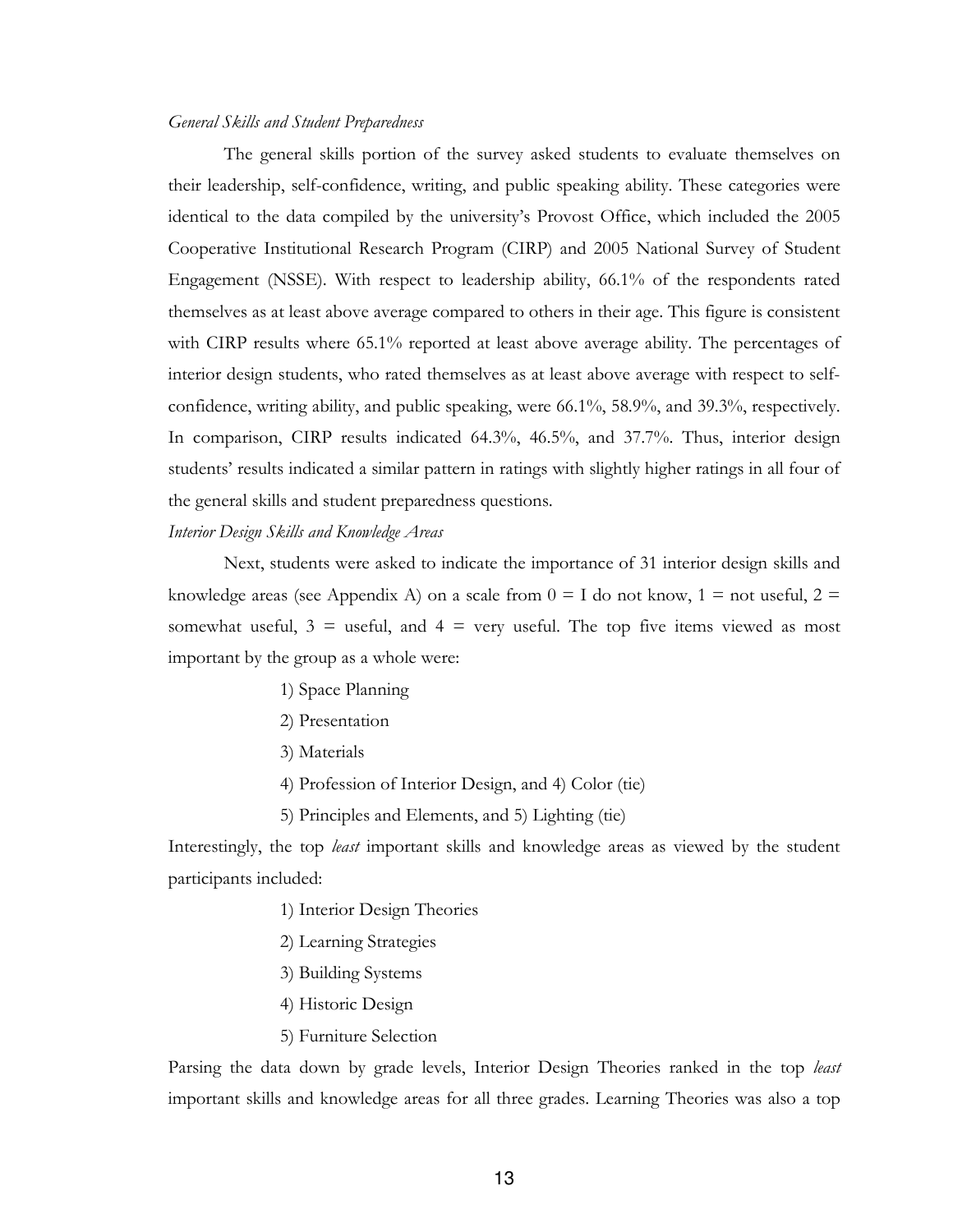five least important skill or knowledge area in the sophomore and junior groups. Learning Theories ranked sixth on the least important list for seniors.

#### Design Activities

In this portion of the survey, students were asked to rank the top most important design activities from a list of sixteen activities (see Appendix B). They were then asked to rank the top least important design activities from this same list of sixteen. This list was identical to Newstetter and and McCracken's (2001) survey where they studied novice conceptions of design at the Design Learning Laboratory at Georgia Tech University. As a whole, the interior design students' *most* important design activities were: 1) Understanding the problem, 2) Using creativity, 3) Making decisions, 4) Sketching, and 5) Visualization. The *least* important design activities were: 1) Decomposing, 2) Abstracting, 3) Synthesizing, 4) Making Trade-offs, and 5) Building. Breaking the groups down into grade levels showed very similar rankings of student beliefs as the whole group.

Interestingly, the interior design students' responses were very similar to Newstetter and and McCracken's (2001) study results of 290 freshmen computer science majors at Georgia Tech University. Their top most important design activities included: 1) Understanding the problem, 2) Using creativity, 3) Visualizing, 4) Brainstorming, and 5) Making decisions. The top least important activities included: 1) Making trade-offs, 2) Decomposing, 3) Synthesizing, 4) Generating alternatives, and 5) Sketching. The authors acknowledge, while they are important in design, they are generally not considered the critical design activities. What is even more enlightening is the list of least important design activities. These activities are generally viewed by design experts as very important (Newstetter & McCracken, 2001).

#### **CONCLUSION**

The results of the survey highlight three central themes for discussion. First, both the larger university population and the interior design students rated themselves quite poorly on public speaking ability. This was consistent across grade levels. As future design practitioners, in addition to regular oral presentation requirements as students, why are design students' ratings so low? Second, learning theories and theories related to interior design were consistently rated as least important in comparison to the other interior design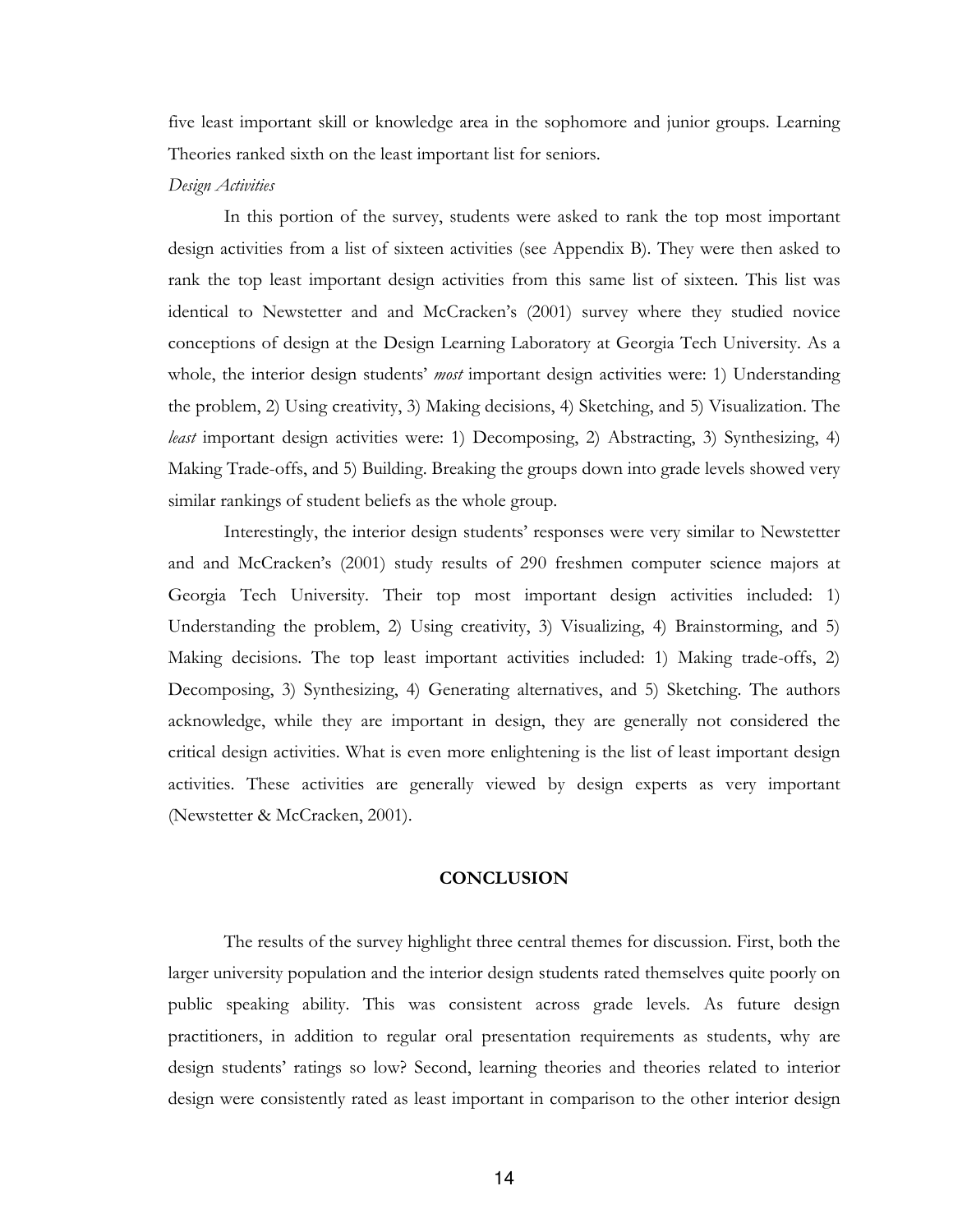skills and knowledge areas. However, as the metacognition literature suggests, it is critical for students to understand the importance of monitoring and regulating one's own thinking and learning. In addition, interior design education has consistently stressed the importance of evidenced-based research and the value of research in the design studio (Guerin & Thompson, 2004). Is there a disconnect between design students' and educators' perceptions of important aspects of design studio education? As was mentioned earlier, if prior knowledge is incompatible with expert understanding, the most drastic form of conceptual change is required because this knowledge is highly resistant to change. Third, the student group as a whole, as well as groups by grade level consistently revealed novice design conceptions in their beliefs of most important and least important design activities. Further study is needed to explore students' meanings of "using creativity", "understanding the problem", and "making decisions", for example. How does one understand a problem without first decomposing, abstracting, and synthesizing? Or, is the language the real issue between design disciplines, and/or between design educators?

In conclusion, this study is a first part of a larger, mixed-method design that will continue to explore interior design students' perspectives on learning, designing, and technology. Qualitative data from semi-structured interviews of students will explore these areas in more depth, as well as the role of computer technology and its role in amplifying design thinking in the studio.

#### **REFERENCES**

- 2005 Cooperative Institutional Research Program (CIRP).
- 2005 National Survey of Student Engagement (NSSE).
- Chi, M.T., Glaser, R., Farr, M. (1998). The nature of expertise. Hillsdale, NJ: Lawrence Erlbaum and Associates.
- Dewey, J. (1933). How We Think: A restatement of the relation of reflective thinking to the reflective process (Revised Edition), Lexington, MA: Heath.
- Flavell, J. (1976). Metacognitive aspects of problem solving. In L. Resnick (Ed.), The Nature of Intelligence (pp. 231-236). Hillsdale, NJ: Lawrence Erlbaum Associates.
- Guerin, D.A., Thompson, J.A. (2004). Interior design education in the 21<sup>st</sup> Century: An educational transformation. Journal of Interior Design, 30, 1, 1-12.
- Martin, C. & Guerin, D. (2005). The interior design profession's body of knowledge.
- Newsteller W.C., & McCracken, W.M. (2001). Novice conceptions of design: Implications for the design of learning environments. In C.M. Eastman, W.M. McCracken, W.C. Newstetter (Eds.), Design knowing and learning: Cognition in Design Education (pp. 63-77). Amsterdam: Elsevier.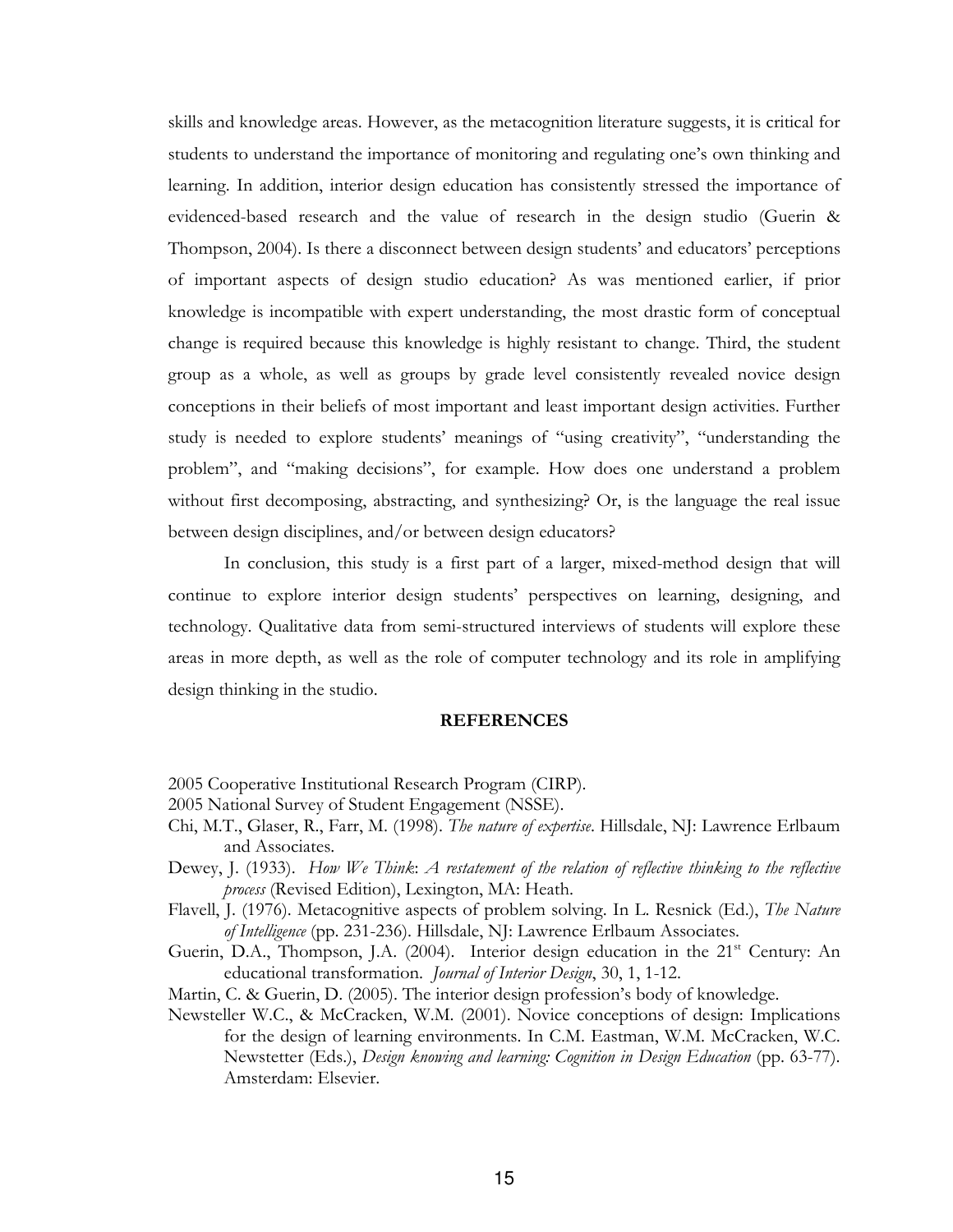| S.   | Principles &<br><b>Elements of Design</b>     | S.1             | <b>Human Factors</b>                                     | S.2               | <b>Computer Modeling</b>                                 |
|------|-----------------------------------------------|-----------------|----------------------------------------------------------|-------------------|----------------------------------------------------------|
| S.   | Color-Color                                   | S.1<br>3.       | <b>Building</b><br><b>Systems</b>                        | S.2               | Adobe<br><b>PhotoShop</b>                                |
| S.   | theory, color<br>psychology<br>Lighting       | S.14            | <b>Furniture Selection</b>                               | S.2               | <b>Portfolio Design</b><br>& Preparation                 |
| S.   | <b>Historic</b>                               | S.1<br>5.       | <b>Furniture</b><br>Arrangement                          | S.2               | <b>Presentation</b><br>(pres. boards)                    |
| S.   | Design<br><b>The Design</b><br><b>Process</b> | S.16            | Detailing &<br><b>Specifications</b>                     | S.2               | Knowledge of<br>other design<br>disciplines (i.e.        |
| S.   | Programmin<br>g                               | S.17            | Designing for<br><b>Special</b>                          |                   | graphic design,<br>architecture,<br>landscape arch,      |
| S.   | <b>Concept</b><br><b>Development</b>          | S.18.           | <b>Populations</b><br><b>Research</b>                    | S.2<br>8.         | fine arts, etc.)<br>Learning                             |
| S.   | <b>Theories related</b><br>to interior        | S.1<br>9.       | <b>Drafting</b><br><b>Techniques</b>                     | S.2<br>9.         | <b>Strategies</b><br><b>Project</b><br><b>Management</b> |
| S.   | design<br><b>Space</b><br>Planning            | S.2<br>$\Omega$ | <b>Manual</b><br>Rendering /                             | S.3<br>$\Omega$ . | <b>Working in</b><br><b>Teams</b>                        |
| S.10 | <b>Materials</b>                              | S.21            | <b>Physical Modeling (study</b><br>models, final models) | S.3<br>1.         | <b>The Profession</b><br>of Interior<br><b>Design</b>    |
| S.11 | <b>Sustainable</b><br><b>Design</b>           | S.22            | <b>AutoCA</b><br>D                                       | S.3<br>2.         | <b>Other</b> (please<br>specify)                         |

Appendix A: Interior Design Skills and Knowledge Areas